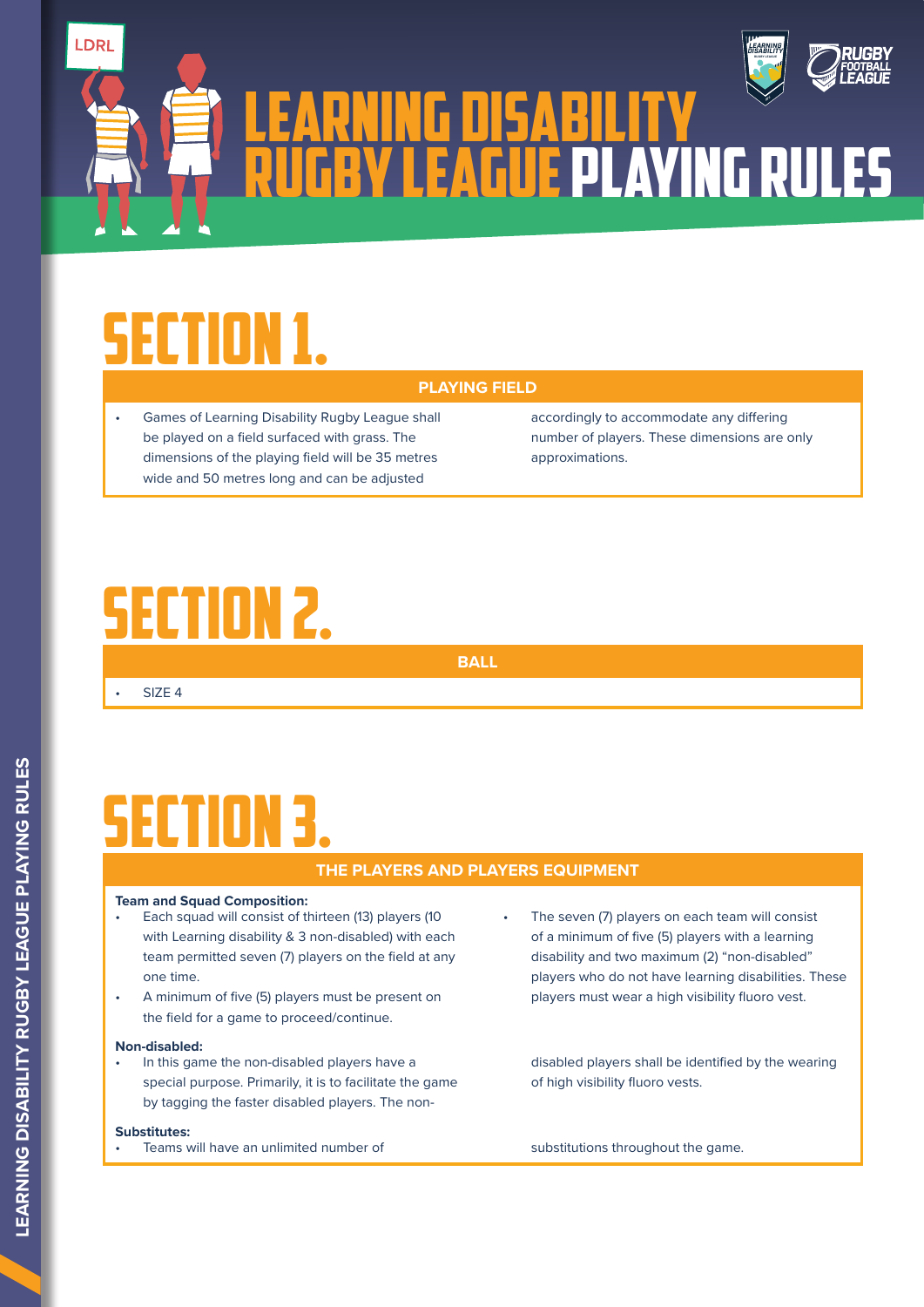

LEARNING DISABILITY RUGBY LEAGUE PLAYING RULES

# **SECTION**

LDRI

### **MODE OF PLAY**

- As per these Tag Rugby League rules.
- When playing Tag Rugby all players must wear a 'tag belt' or Tag Shorts which has two ribbons (tags) attached to Velcro. The tags should be a contrasting colour from the shorts. The belt must be worn around the waist with all loose clothing tucked in. The tags are positioned on either side of the hips with teams being distinguished by the colour of tags they wear. A player must be wearing both tags to pass or carry the ball. If a player receives the ball with one or no tags on, this will be deemed to be a tackle.
- The team in possession has the ball for six tags after which a handover of possession in the form of a play the ball will take place.
- Only the player in possession of the ball can be tagged. A tag is simply the removal by a defender of one of the two ribbons from the ball carrier's tag belt. The attacker returns to where the defender is holding the tag and restarts the game by 'playing' the ball backwards or rolling it between their legs. A defender must have two tags on in order to affect a tackle. When a defender has removed the tag, he/she must stand still at the point at which the tag was removed, hold the tag above their head and shout 'tag' for all to hear.
- Following the play of the ball, the defender must present the 'tag' back to the tackled player immediately (NB: Neither the defender nor the 'tagged' player can take any further part in the game without both 'tags' properly in place on their belts). The referee must ensure that no-one throws away the tag to gain an advantage. In the event of throwing away the tag a penalty will be awarded, parallel to the touch line, and a play the ball will take place
- If a player runs out of the field of play or is pushed into touch during a Tag then the player will return to the field of play 5m from the touchline at the point they left the field and play will restart with a play of the ball and will count as a tackle, if this happens on the last tackle then a handover would take place again at the point where the player went into touch and 5m in field.
- With the exception of the Marker (player who removed the Tag) all other players must retreat with the referee 5m back towards their own goal line or to the goal line if less than 5m.
- Players Tagged just short of the Try line may retreat to a point 5m away from the Try line.
- The dummy half can run and be tagged with the ball and this will count as one of the six allowed.

# SECTION 5.

### **SCORING TRIES**

- A try is scored in the normal way by placing or touching the ball down on or over your opponent's try line discretion can be used by the referee.
- Following a Try being scored, play shall be restarted with a tap at the centre of the halfway line by the non-scoring team.

### SECTION 6.

### **LENGTH OF GAME**

- The game shall normally be of 40 minutes duration (2 x 20 minute halves).
- But can be adjusted for festival competitions.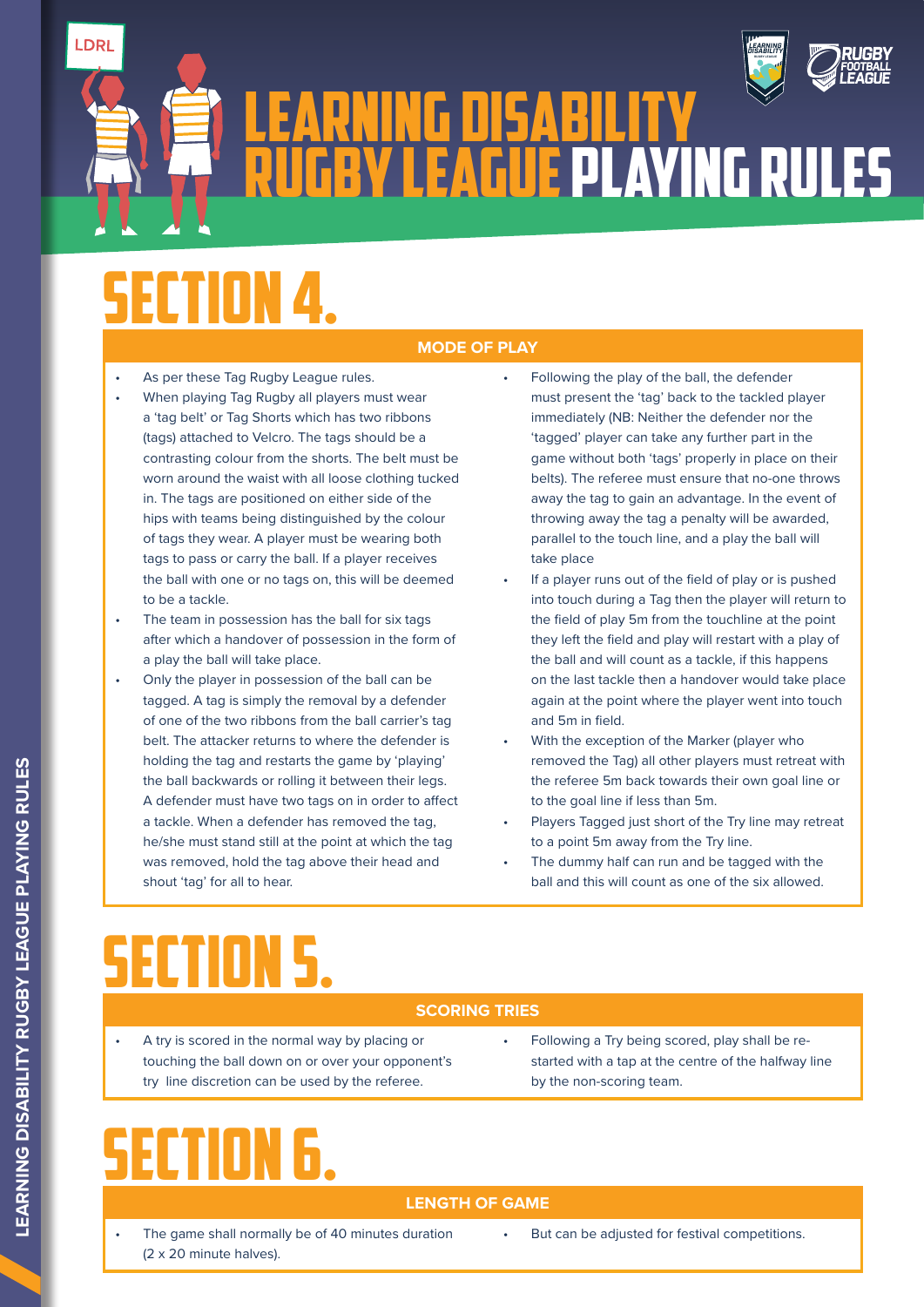

# **ECTION 7.**

LDR

**SIN BIN**

**THE KICK OFF**

LEARNING DISABILITY

RUGBY LEAGUE PLAYING RULES

• Sin Binning will result in a temporary dismissal from the field of 5 minutes, but a replacement can take place.

### SECTION 8.

• As a result of the reduced field dimensions, should the ball at the start of play bounce into touch, play will re-start with a play-the-ball by the non-kicking team opposite where the ball went into touch. The play-the-ball shall be taken no closer than 5m in

from the touch line opposite where the ball entered touch. If the ball bounces in the field of play and enters touch in-goal or goes dead, the non-kicking team will re-start with a play-the-ball in the centre of the field 10m from the goal line.

### SECTION

### **TOUCH AND TOUCH IN-GOAL**

• Where a player has their tag removed from the belt whilst they are in their opponents' in-goal area a play the ball should be taken 5 metres in-field, opposite where they were tagged, parallel to the touch line. When a player is tagged during the

final tackle in their opponents in-goal area the defending team will have possession of the ball 5 metres in-field opposite where they were tagged, parallel to the Touch line.

# SECTION 10.

### **(CHANGES TO) KNOCK-ON AND FORWARD PASS LAWS**

• All infringements will result in the offending team maintaining possession but a tackle being counted, the player would restart the game with a play of the ball.